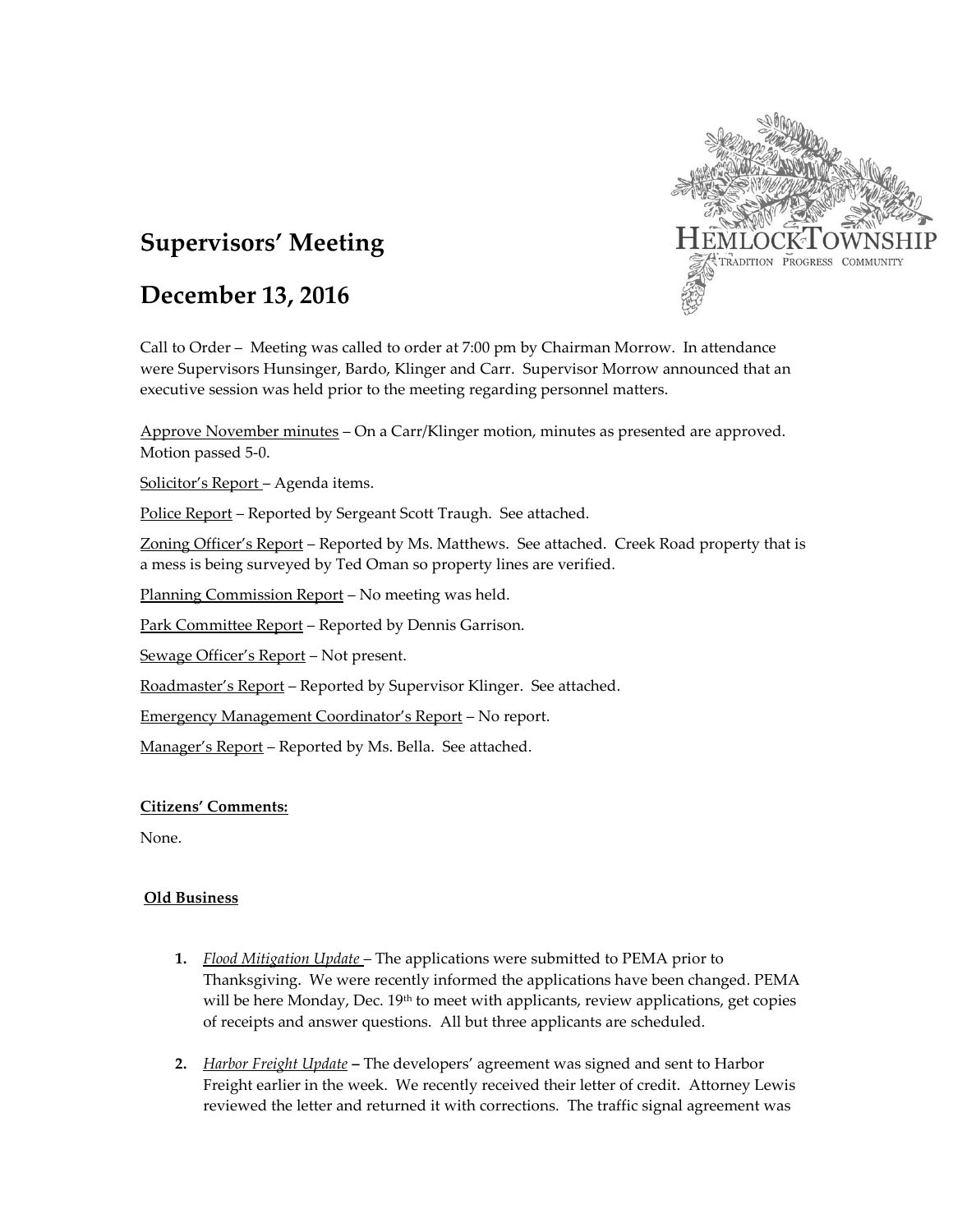sent to Harbor Freight for review. Since the last meeting Solicitor Lewis contacted Geisinger. They stated they should not be responsible for the traffic signal repair but he has not heard or received anything from them since. The agreement states that Harbor Freight is responsible for the upgrade of the signals but Geisinger is responsible for everything else. If by chance Geisinger is able to get out of their obligation, then Harbor Freight will be responsible. Regarding the NPDES, Harbor Freight requested a waiver to reduce infiltration. Their new representative, Chip Ashely, was present at the meeting and gave a brief explanation. Larson Design agreed and Barry Travelpiece gave a waiver for the infiltration reduction. On a Hunsinger/Klinger motion, waiver is approved. Motion passed 5-0. Chip will be attending a meeting with PENDOT tomorrow regarding the traffic signal. Ms. Matthews stated the letter of credit, sewer capacity and traffic signal agreement are the last outstanding issues. She asked that two supervisors sign the plans and once all issues are resolved we can have Supervisor Klinger sign since he is available during the day. Michael DeMarco informed Chip that EDUs need to be purchased prior the permits being approved.

#### **New Business**

- **3.** *Consideration of Tax Anticipation Note (Res. 12-13-2016) –* On a Hunsinger/Klinger motion, Resolution 12-13-2016 authorizing the \$150,000.00 tax anticipation note is approved. Motion passed 5-0.
- 4. *Cable Franchise Renewal* We received a letter from Service Electric that our contract will be up in 30 months. Cohen Law group contacted our office and is willing do the renewal for us. An audit is suggested so all the information is up to date. The audit will cost about \$5,000.00. Cohen Law firm will send us a proposal for the cost of the audit. Ms. Bella was asked to contact Bloomsburg who also uses Service Electric.
- 5. *Atlantic Sunrise (Pipeline) Project Floodplain Management Analysis* Engineer drawings were received from the Atlantic Pipeline. If the township chooses, we can have our engineers review the drawing at our cost. Township will pass on sending drawings to Larson Design.
- 6. *Frace Inspections Consideration*  Mrs. Bella received a letter from Frace Inspections requesting consideration of using them as our inspector. After further discussion it was decided that we stay with Tri-Cog.
- 7. *Consideration of Booth Scrapyard & Recycling Center Junkyard Permit* A junkyard permit was submitted from Booth Scrapyard for January 1 to December 31, 2017. On a Bardo/Klinger motion, license is issued. Motion passed 5-0.

Attorney Lewis was contacted by Attorney Luchas in reference to building eighteen townhouses off of School House Road. In order to have that happen, we would have to amend our zoning ordinance which would be very cumbersome. There are three ways this can be done. One could ask for a variance, ask for a curative amendment, or ask for a zoning amendment. This can also be done as a conditional use. It was decided to table this for now and schedule a workshop. Mrs. Bella was asked to put this on January's agenda.